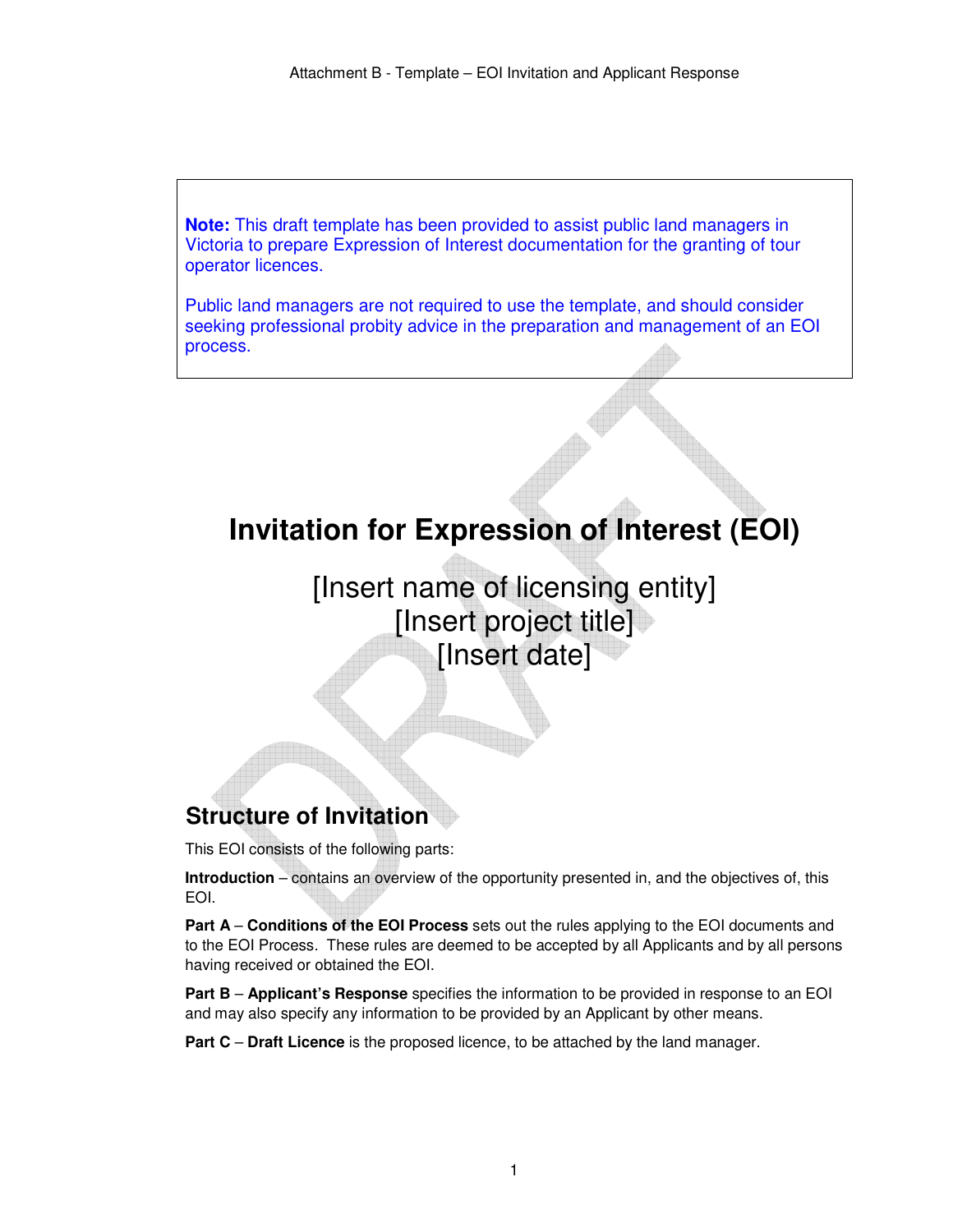# **Introduction**

[Summarise the purpose of the EOI]

[Describe the statutory role and responsibilities of the land manager]

[Describe the nature and purpose of the managed lands]

[Describe the background to the decision to seek applicants via an EOI process, including any guiding statute and policy]

[Summarise the opportunity being offered through the EOI]

# **Part A – Conditions of the EOI Process**

**[Note:** The information included in this section of the draft template is provided for example only. Land managers should consider obtaining professional probity advice to ensure an EOI has been prepared in accordance with probity principles and to meet their land management objectives.]

## **<sup>2</sup>Rules governing this Invitation**

[Describe any rules applying to the EOI process, eg:]

Participation in the EOI Process is subject to compliance with the rules contained in this Part A.

All persons (whether or not they submit an EOI) having obtained or received this Invitation may only use it, and the information contained in it, in compliance with the rules set out in this Part A.

All Applicants are deemed to accept the rules contained in this Part A.

The rules contained in this Part A of the Invitation apply to:

- (a) the Invitation and any other information given, received or made available in connection with the Invitation including any additional materials specified and any revisions or addenda;
- (b) the EOI Process; and

any communications (including any Briefings, presentations, meetings or negotiations) relating to the Invitation or the EOI Process.

### **Licence information**

[Specify how many licences may be granted]

[Specify licence term]

[Specify licence fees and payment regime]

[Summarise licence conditions and refer to draft licence attached as Part C]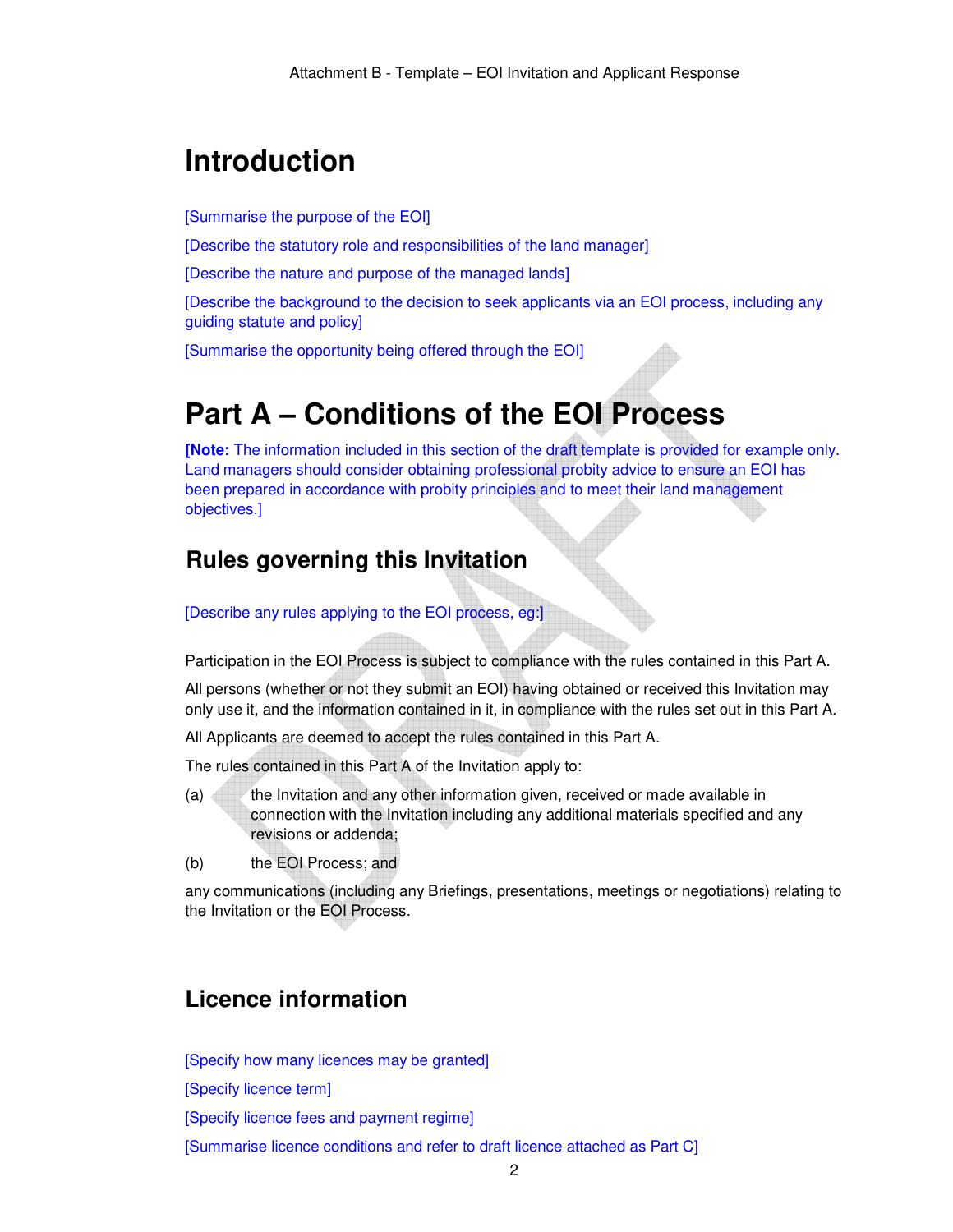### **Evaluation Process**

#### [Describe the evaluation process]

[Describe how the land manager will consider clarifications to applications, eg:]

Following the Closing Time, the Agency intends to evaluate the EOIs received. EOIs will be evaluated against the Evaluation Criteria specified in this Invitation.

An EOI will not be deemed to be unsuccessful until such time as the Applicant is formally notified of that fact by the Agency.

If, in the opinion of the Agency, an EOI is unclear in any respect, the Agency may, in its absolute discretion, seek clarification from the Applicant. Failure to supply clarification to the satisfaction of the Agency may render the EOI liable to disqualification.

The Agency may seek clarification from any or all of the applicants in relation to their EOI. The Agency may use such information in interpreting and evaluating the EOI. Failure to supply clarification to the satisfaction of the Agency may render the EOI liable to disqualification.

The Agency is under no obligation to seek clarification of anything in an EOI and the Agency reserves the right to disregard any clarification that the Agency considers to be unsolicited or otherwise impermissible in accordance with the rules set out in this Part A.

After evaluation of all EOIs, the Agency may, without limiting other options available to it, do any of the following:

- grant a licence or licences to one or more Applicants;
- decide not to proceed further with the EOI process; or
- commence a new process for calling for EOIs on a similar or different basis to that outlined in this Invitation.

#### <sup>3</sup>**Evaluation Criteria**

[Specify the criteria to be used in the evaluation of responses]

[Specify mandatory criteria - These are criteria that applicants must comply with in order for their application to be considered. Mandatory criteria are not scored - they may be answered through a 'yes' or 'no' answer only, and the provision of any supporting documentation required].

[Specify qualitative evaluation criteria – These are weighted criteria relevant to the activity and the site and/or resource]

[Describe the weighting given to different criteria, and sub-criteria, if relevant and the scoring mechanism to be used in evaluation]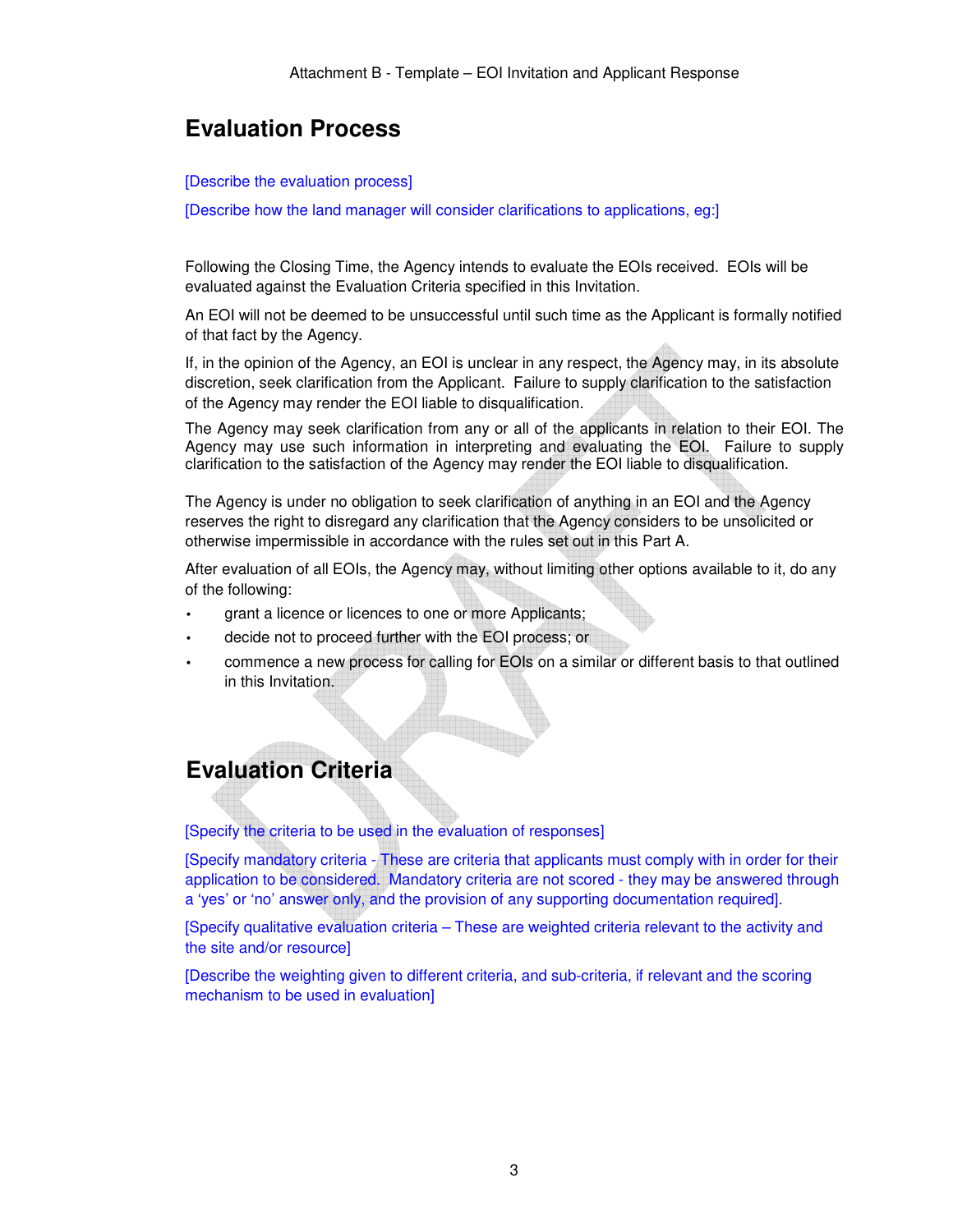# **Making an Application**

[Identify a project manager]

| <b>Project Manager name and title</b> |  |
|---------------------------------------|--|
| Address for correspondence by<br>post |  |
| Email Address                         |  |

Á

#### [Outline the EOI indicative timetable]

| <b>Activity</b>                                         | <b>Date</b> |
|---------------------------------------------------------|-------------|
| Invitation issued                                       |             |
| Briefing (if any)                                       |             |
| End of period for questions or requests for information |             |
| <b>Closing Time and Date</b>                            |             |
| Intended completion of evaluation of EOIs               |             |
| Intended notification of licence allocation decision    |             |
| Intended grant of licence(s)                            |             |
| Intended commencement of licence(s)                     |             |

*\* Note: This timetable is provided to give Applicants an indication of the anticipated timing of the EOI Process. The timetable is indicative only and may be changed in accordance with the Conditions of the EOI Process set out in Part A of this Invitation.* 

[Describe arrangements for providing information to prospective applicants, including any briefing sessions]

| Date and time                             |  |
|-------------------------------------------|--|
| Venue                                     |  |
| Contact for confirmation of<br>attendance |  |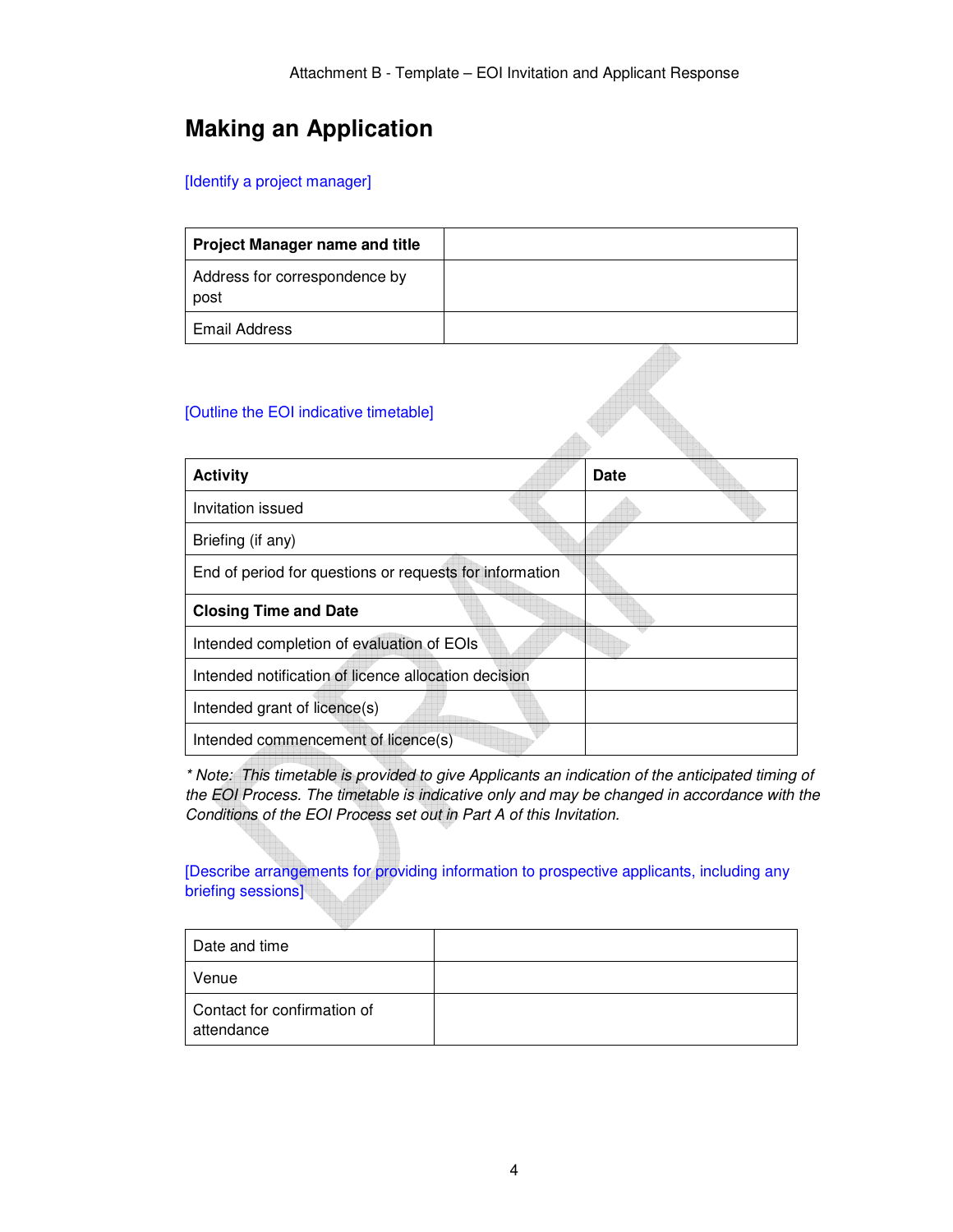[Describe the format applicants must use to make their application, if relevant] [Specify a limit to application word length] [Describe how many copies of applications must be submitted] [Describe how non-conforming applications will be dealt with, eg:]

Applicants must ensure that:

- their EOI is presented in the required format as set out in Part B; and
- all the information fields in Part B are completed and contain the information requested.

Unnecessarily elaborate responses or other presentations beyond what is sufficient to present a complete and effective proposal are not desired or required. Elaborate artwork and expensive visual and other presentation aids are not necessary.

Word limits specified should be observed and the Agency reserves the right to disregard any parts of the EOI exceeding the specified word limit.

Incomplete EOIs may be disqualified or evaluated solely on the information contained in the EOI.

The Agency may disregard any content in an EOI that is illegible and will be under no obligation whatsoever to seek clarification from the Applicant.

The Agency may permit an Applicant to correct an unintentional error in its EOI where that error becomes known or apparent after the Closing Time, but in no event will any correction be permitted if the Agency reasonably considers that the correction would materially alter the substance of the Applicant's EOI.

If, after an EOI has been submitted, the Applicant becomes aware of an error in the EOI (excluding clerical errors which would have no bearing on the evaluation of the EOI) the Applicant must promptly notify the Agency of such error.

### **Lodgement Information**

[Detail the EOI submission and lodgment procedures] [Detail how late applications will be dealt with, eg:]

EOIs must be lodged by the Closing Time.

EOIs lodged after the Closing Time or lodged at a location or in a manner that is contrary to that specified in this Invitation will be disqualified from the EOI Process and will be ineligible for consideration.

The determination of the Agency as to the actual time that an EOI is lodged is final.

EOIs lodged after the Closing Time will be recorded by the Agency, and will only be opened for the purposes of identifying a business name and address of the Applicant.

The Agency will inform an Applicant whose EOI was lodged after the Closing Time of its ineligibility for consideration. All such EOIs will be returned at the conclusion of the EOI Process.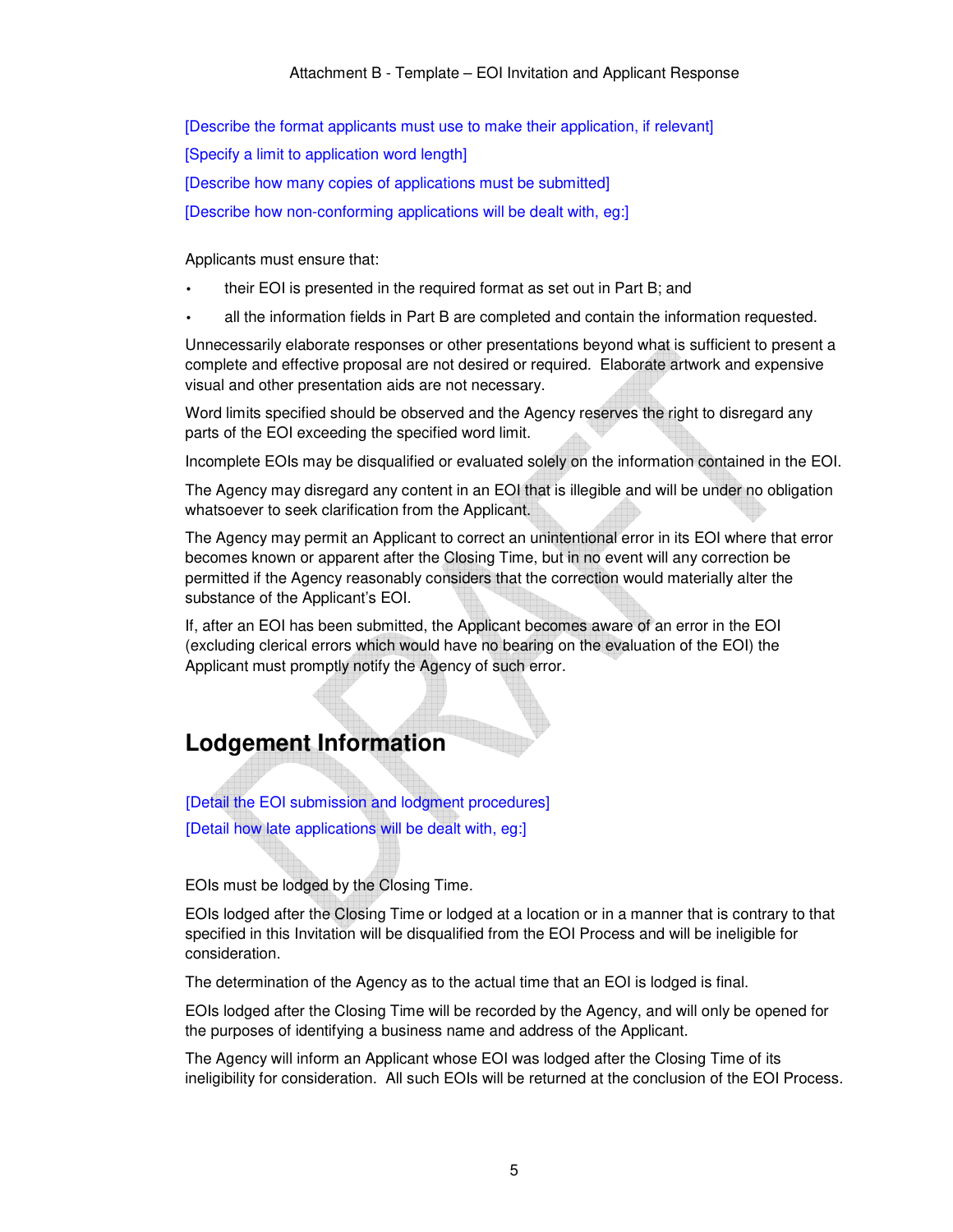| Address of EOI box                                        |  |
|-----------------------------------------------------------|--|
| Hours of access to EOI box                                |  |
| Access restrictions (if any)                              |  |
| Information to be marked on package<br>containing the EOI |  |
| Other requirements                                        |  |

# **Communications during the EOI Process**

[Describe how communications between the land manager and prospective applicants will be managed, eg:]

All communications relating to the Invitation and the EOI Process must be directed to the Project Manager.

Any questions or requests for further information or clarification of the Invitation (or any other document issued in connection with the EOI Process) must be submitted to the Project Manager in writing, preferably by email.

Any communication by an Applicant to the Agency will be effective upon receipt by the Project Manager (provided such communication is in the required format).

The Agency may restrict the period during which it will accept questions or requests for further information or for clarification and reserves the right not to respond to any question or request, irrespective of when such question or request is received.

Except where the Agency is of the opinion that issues raised apply only to an individual Applicant, questions submitted and answers provided will be made available to all Applicants without identifying the person or organisation having submitted the question. In all other cases, the Agency may deliver any written notification or response to an Applicant by leaving or delivering it to the address of the Applicant (as notified to the Project Manager).

# **Complaints about the EOI Process**

Any complaint about the Invitation or the EOI Process must be submitted to the Project Manager in writing immediately upon the cause of the complaint arising or becoming known to the Applicant. The written complaint statement must set out:

- the basis for the complaint (specifying the issues involved);
- how the subject of the complaint (and the specific issues) affect the person or organisation making the complaint;
- any relevant background information; and
- the outcome desired by the person or organisation making the complaint.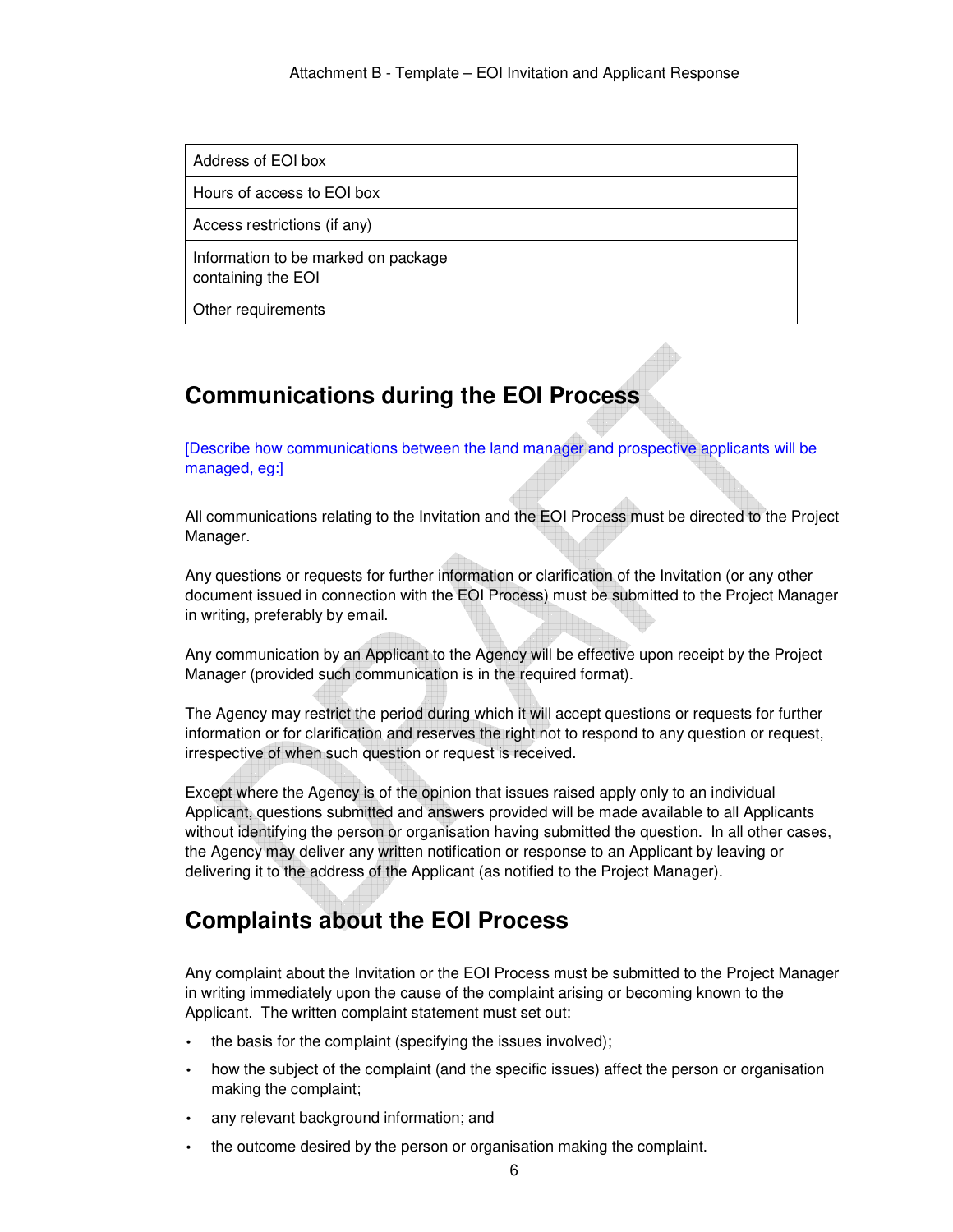## **Appeals about the licence allocation decision**

Any appeal about the competitive allocation decision should be made in writing immediately on receipt of the allocation notification and prior to the expiry of the appeals period. The written appeal must be submitted to [nominate an Appeals Officer. Must not be the Project Manager] and must set out:

- the basis for the complaint (specifying the issues involved); and
- any relevant background information.

# **Applicant warranties**

[Seek acknowledgement from the Applicant that they have understood the requirements of the EOI, eg:]

By submitting an EOI, an Applicant warrants that:

- in lodging its EOI it did not rely on any express or implied statement, warranty or representation, whether oral, written, or otherwise made by or on behalf of the Agency, its officers, employees, agents or advisers other than any statement, warranty or representation expressly contained in the Invitation documents;
- it did not use the improper assistance of Agency employees or information unlawfully obtained from the Agency in compiling its EOI;
- it is responsible for all costs and expenses related to the preparation and lodgement of its EOI and any future process connected with or relating to the EOI Process;
- it otherwise accepts and will comply with the rules set out in this Part A of the Invitation; and
- it will provide additional information in a timely manner as requested by the Agency to clarify any matters contained in the EOI.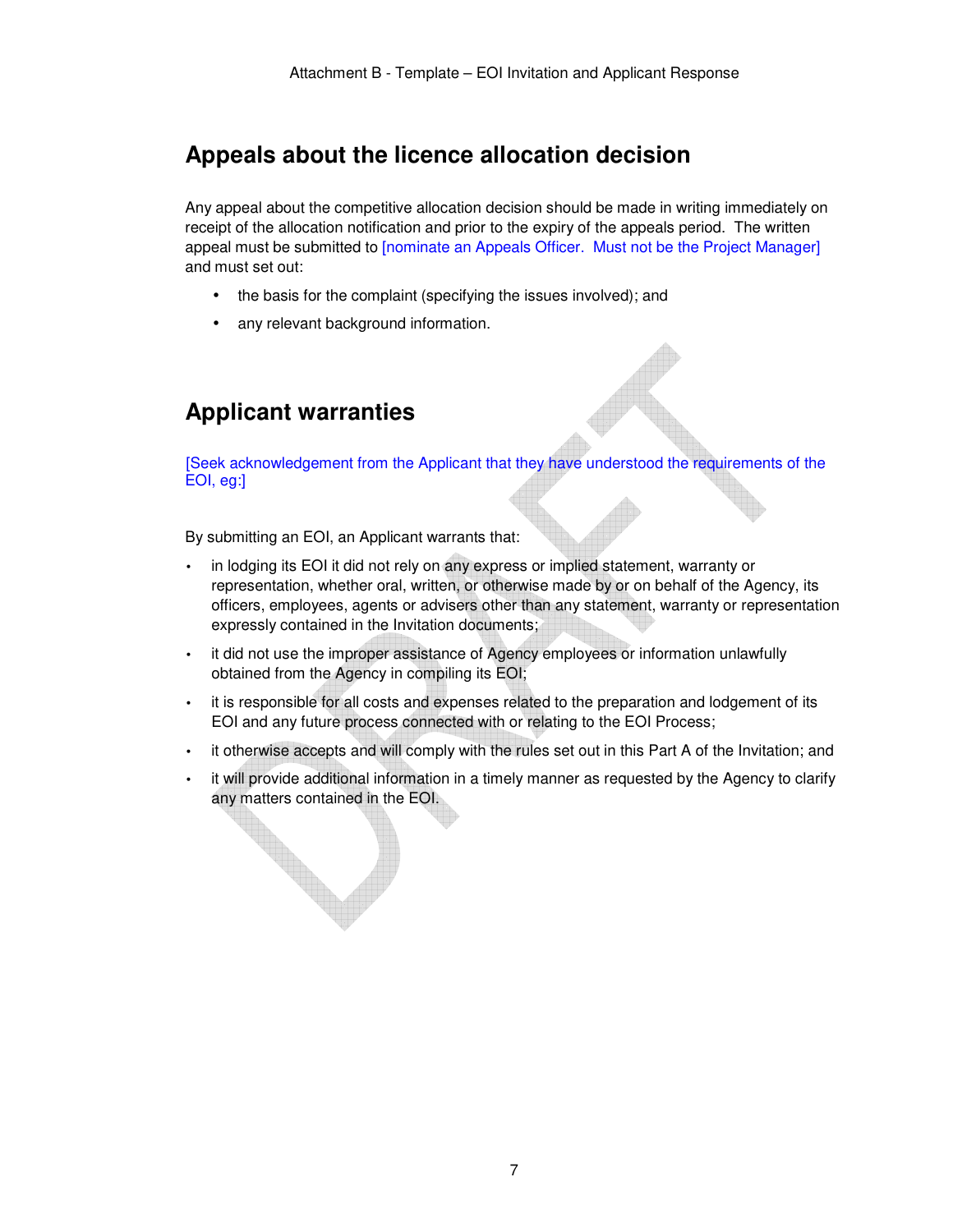# **Part B – Applicant's Response**

**[Note:** The information included in this section of the draft template, including evaluation criteria, is provided for example only. Land managers should develop a response document and evaluation criteria that address the specific requirements of the licences for allocation.]

#### **Required Information**

[Summarise information required from Applicants, eg:]

- Applicants must provide an electronic copy/ies of their Applicant's Response in Microsoft Office format, submitted in accordance with the requirements set out in the Conditions of the EOI Process (Part A).
- All responses must be provided within the specified boxes and must respond to the Conditions of the EOI Process (Part A).
- Include the name of the Applicant in the footer of the EOI.
- If required (or permitted) to be lodged electronically, all documents must be virus checked before lodgement.

#### **I accept the provisions contained in the Conditions of the EOI Process**

| <b>Applicant Information</b>                                    |  |
|-----------------------------------------------------------------|--|
| Name and Title of Applicant:                                    |  |
| Address of registered office                                    |  |
| Australian Company Number                                       |  |
| Australian Business Number                                      |  |
| Principal office in Victoria (if any)                           |  |
| Telephone                                                       |  |
| Facsimile                                                       |  |
| Email                                                           |  |
| Name and title of Applicant's authorised agent<br>(if relevant) |  |
| Date                                                            |  |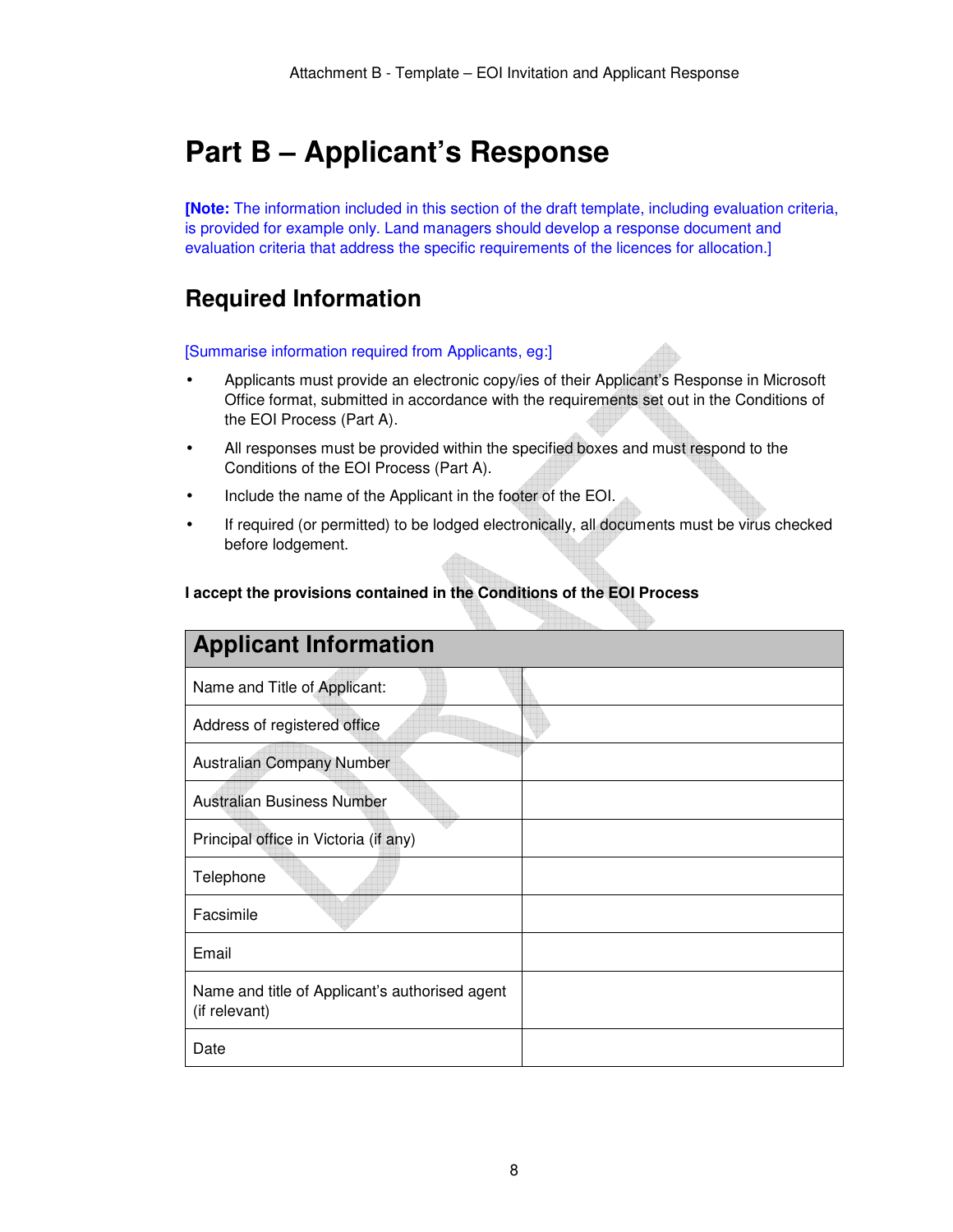| <b>Summary</b>                                                                |  |
|-------------------------------------------------------------------------------|--|
| Provide a brief summary providing an<br>overview of the Applicant's Response. |  |
| List attachments provided with your<br>application.                           |  |
| [Insert word limit]                                                           |  |
|                                                                               |  |
|                                                                               |  |
|                                                                               |  |

# **Mandatory Evaluation Criteria**

[These are criteria that applicants must comply with for an application to be considered. Mandatory criteria are not scored - they may be answered through a 'yes' or 'no' answer only, and the provision of any supporting documentation required].

| Insurance                                        |  |
|--------------------------------------------------|--|
| [Specify insurance requirements]                 |  |
| [Specify documents to be attached]               |  |
|                                                  |  |
| Required qualifications or certifications        |  |
| [Specify documents to be attached, if relevant]  |  |
|                                                  |  |
| Required equipment, vehicles or vessels          |  |
| [Specify documents to be attached]               |  |
|                                                  |  |
| Insert additional mandatory criteria as required |  |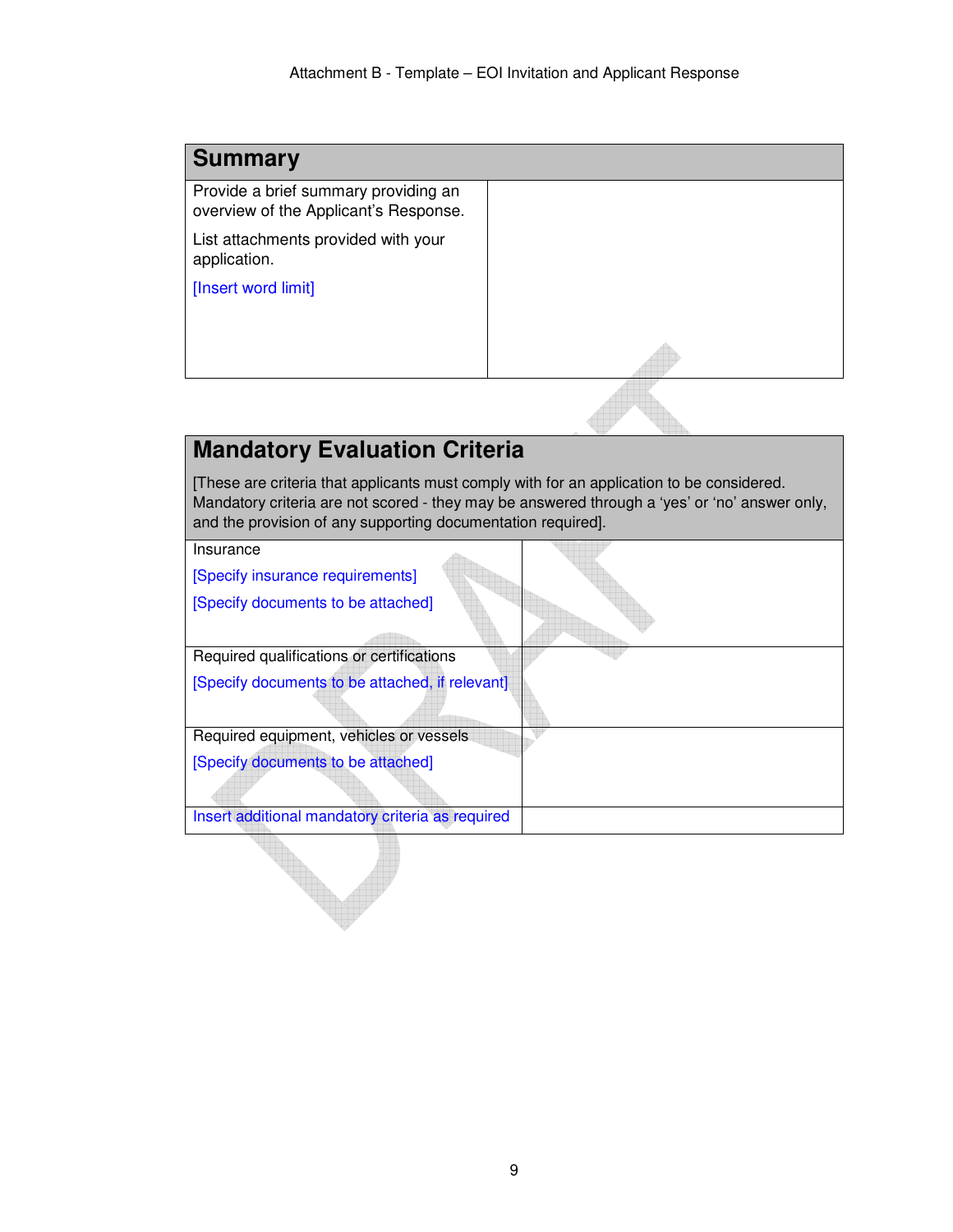# **Weighted Evaluation Criteria**

**Applicants must provide a written submission**, with attached supporting documentation where necessary, addressing past performance and proposed action in relation to each of the following weighted evaluation criteria.

The following tables indicate the scope of each of these criteria, however, applicants may include any information that they feel would support their submission.

| Capability and Experience – overall weighting [insert %] |  |           |
|----------------------------------------------------------|--|-----------|
| Criteria                                                 |  | Weighting |
| 4.1<br>[Insert sub-criteria]                             |  | %         |
| [Insert word limit]                                      |  |           |
| Insert additional criteria as required                   |  |           |

| Environmental Management - overall weighting [insert %] |  |           |
|---------------------------------------------------------|--|-----------|
| <b>Criteria</b>                                         |  | Weighting |
| 5.1<br>[Insert sub-criteria]                            |  | %         |
| [Insert word limit]                                     |  |           |
| Insert additional criteria as required                  |  |           |
|                                                         |  |           |

| Activity Safety – overall weighting [insert %] |           |  |
|------------------------------------------------|-----------|--|
| Criteria                                       | Weighting |  |
| 6.1                                            | ℅         |  |
| [Insert sub-criteria]                          |           |  |
|                                                |           |  |
| [Insert word limit]                            |           |  |
| Insert additional criteria as required         |           |  |
|                                                |           |  |

| Social benefits of tour or recreational activity – overall weighting [insert %] |           |  |
|---------------------------------------------------------------------------------|-----------|--|
| Criteria                                                                        | Weighting |  |
| 71<br>[Insert sub-criteria]                                                     | %         |  |
| [Insert word limit]                                                             |           |  |
| Insert additional criteria as required                                          |           |  |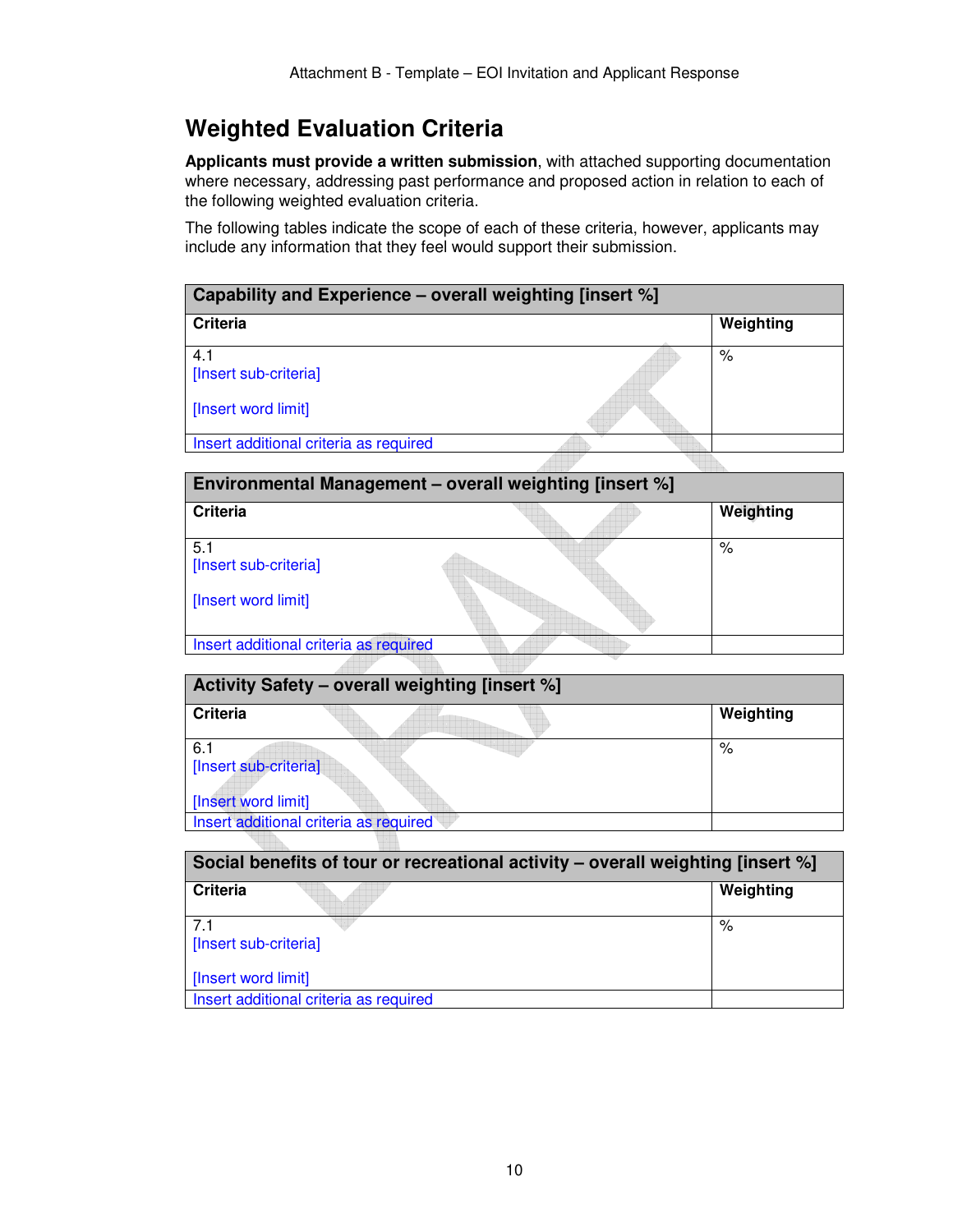| Economic benefits – overall weighting [insert %] |           |  |
|--------------------------------------------------|-----------|--|
| <b>Criteria</b>                                  | Weighting |  |
| 8.1<br>[Insert sub-criteria]                     | %         |  |
| [Insert word limit]                              |           |  |
| Insert additional criteria as required           |           |  |

| Cultural and Community Engagement - overall weighting [insert %] |  |           |
|------------------------------------------------------------------|--|-----------|
| <b>Criteria</b>                                                  |  | Weighting |
| 9.1<br>[Insert sub-criteria]                                     |  | %         |
| [Insert word limit]                                              |  |           |
| Insert additional criteria as required                           |  |           |
|                                                                  |  |           |

| Business Management - overall weighting [insert %] |  |           |
|----------------------------------------------------|--|-----------|
| <b>Criteria</b>                                    |  | Weighting |
|                                                    |  |           |
| 10.1                                               |  | %         |
| [Insert sub-criteria]                              |  |           |
|                                                    |  |           |
| [Insert word limit]                                |  |           |
| Insert additional criteria as required             |  |           |
|                                                    |  |           |

| <b>Customer Service - overall weighting [insert %]</b> |           |  |
|--------------------------------------------------------|-----------|--|
| <b>Criteria</b>                                        | Weighting |  |
| 11.1<br>[Insert sub-criteria]                          | $\%$      |  |
| [Insert word limit]                                    |           |  |
| Insert additional criteria as required                 |           |  |
|                                                        |           |  |

| Capacity for innovation - overall weighting [insert %] |           |  |
|--------------------------------------------------------|-----------|--|
| <b>Criteria</b>                                        | Weighting |  |
| 12.1<br>[Insert sub-criteria]                          | %         |  |
| [Insert word limit]                                    |           |  |
| Insert additional criteria as required                 |           |  |